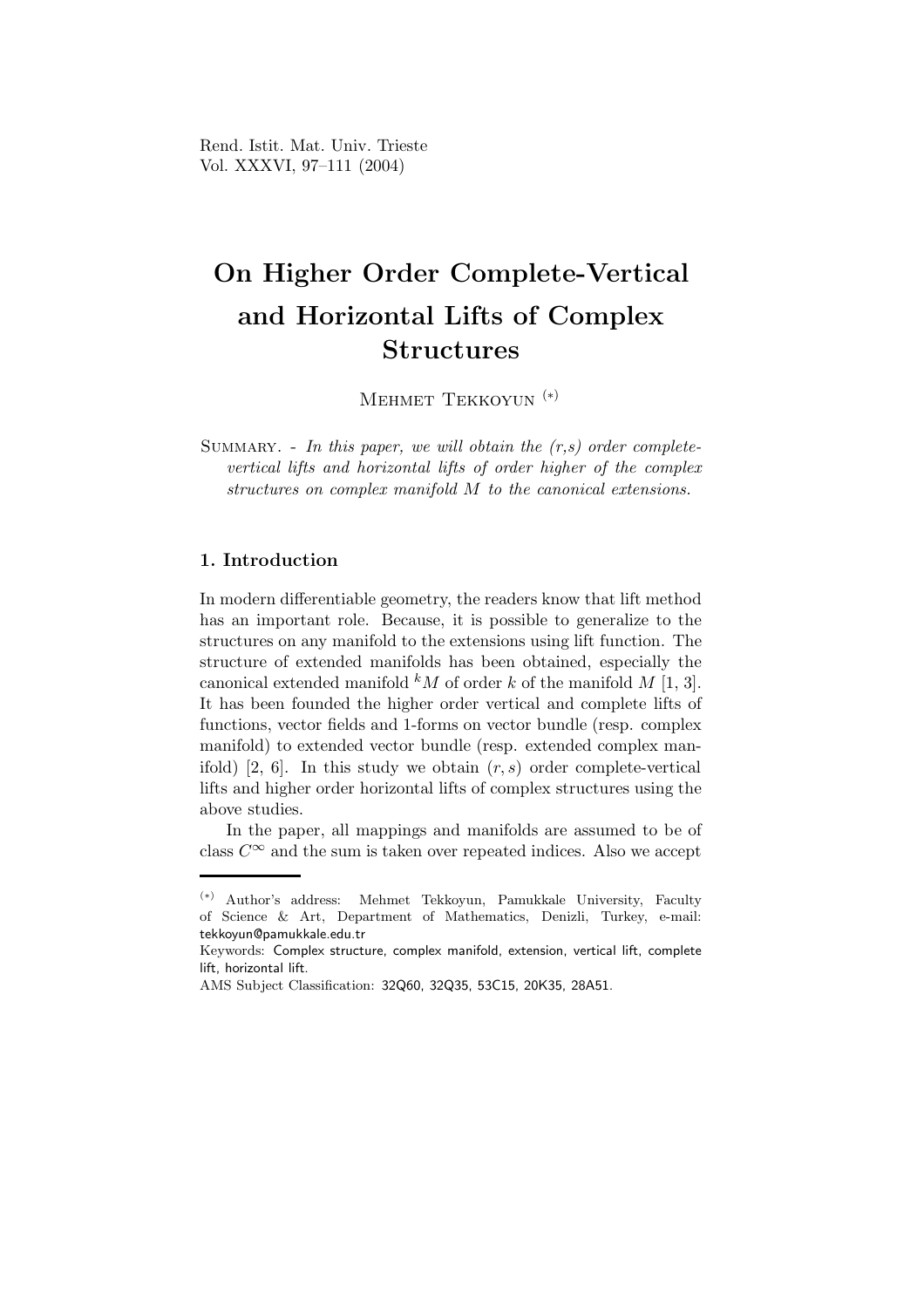$0 \leq r \leq k, 1 \leq i \leq m$ .

### 2. Background

### 2.1. Extended Complex Manifold

DEFINITION 2.1. [6] Let M 2m-real dimensional manifold and  $k$ M its k order extended manifold. A tensor field  $J_k$  on  $^kM$  is called an extended almost complex structure on  $^kM$  if at every point p of  ${}^k M, J_k$  is endomorphism of the tangent space  $T_p({}^k M)$  such that  $(J_k)^2 = -I$ . An extended manifold <sup>k</sup>M with fixed extended almost complex structure  $J_k$  is called an extended almost complex manifold. If  $k = 0, J_0$  is called almost complex structure; a manifold  $^0M = M$ with fixed almost complex structure  $J_0$  is called an almost complex manifold.

Let  $(x^{ri}, y^{ri})$  be a real coordinate system on a neighborhood  $^kU$ of any point  $p$  of  $kM$ . In this situation, it is respectively defined by  $\left\{ \frac{\partial}{\partial x^{ri}} \Big|_p, \frac{\partial}{\partial y^{ri}} \right\}$  $\Big\vert_p$ and  $\{dx^{ri}|_p, dy^{ri}|_p\}$  natural bases over *IR* of tangent space  $T_p({}^k M)$  and cotangent space  $T_p^*$  $p^*(^kM)$  of  $^kM$ .

Let  $kM$  be extended almost complex manifold with fixed extended almost complex structure  $J_k$ . <sup>k</sup>M is called *extended complex* manifold if there exists an open covering  $\{^kU\}$  of  $^kM$  satisfying the following condition: there is a local coordinate system  $(x^{ri}, y^{ri})$  on each  $kU$  such that for each point of  $kU$ ,

$$
J_k(\frac{\partial}{\partial x^{ri}}) = \frac{\partial}{\partial y^{ri}}, \qquad J_k(\frac{\partial}{\partial y^{ri}}) = -\frac{\partial}{\partial x^{ri}}.
$$
 (1)

If  $k = 0$ , then a manifold  $^0M = M$  with fixed almost complex structure  $J_0$  is called *complex manifold*. Let  $z^{ri} = x^{ri} + iy^{ri}$ ,  $i = \sqrt{-1}$ , be an extended complex local coordinate system on a neighborhood  $kU$  of any point p of  $kM$ . If it is defined by equalities

$$
\frac{\partial}{\partial z^{ri}}\Big|_{p} = \frac{1}{2} \left\{ \frac{\partial}{\partial x^{ri}}\Big|_{p} - i \frac{\partial}{\partial y^{ri}}\Big|_{p} \right\}
$$
\n
$$
\frac{\partial}{\partial \bar{z}^{ri}}\Big|_{p} = \frac{1}{2} \left\{ \frac{\partial}{\partial x^{ri}}\Big|_{p} + i \frac{\partial}{\partial y^{ri}}\Big|_{p} \right\}
$$
\n(2)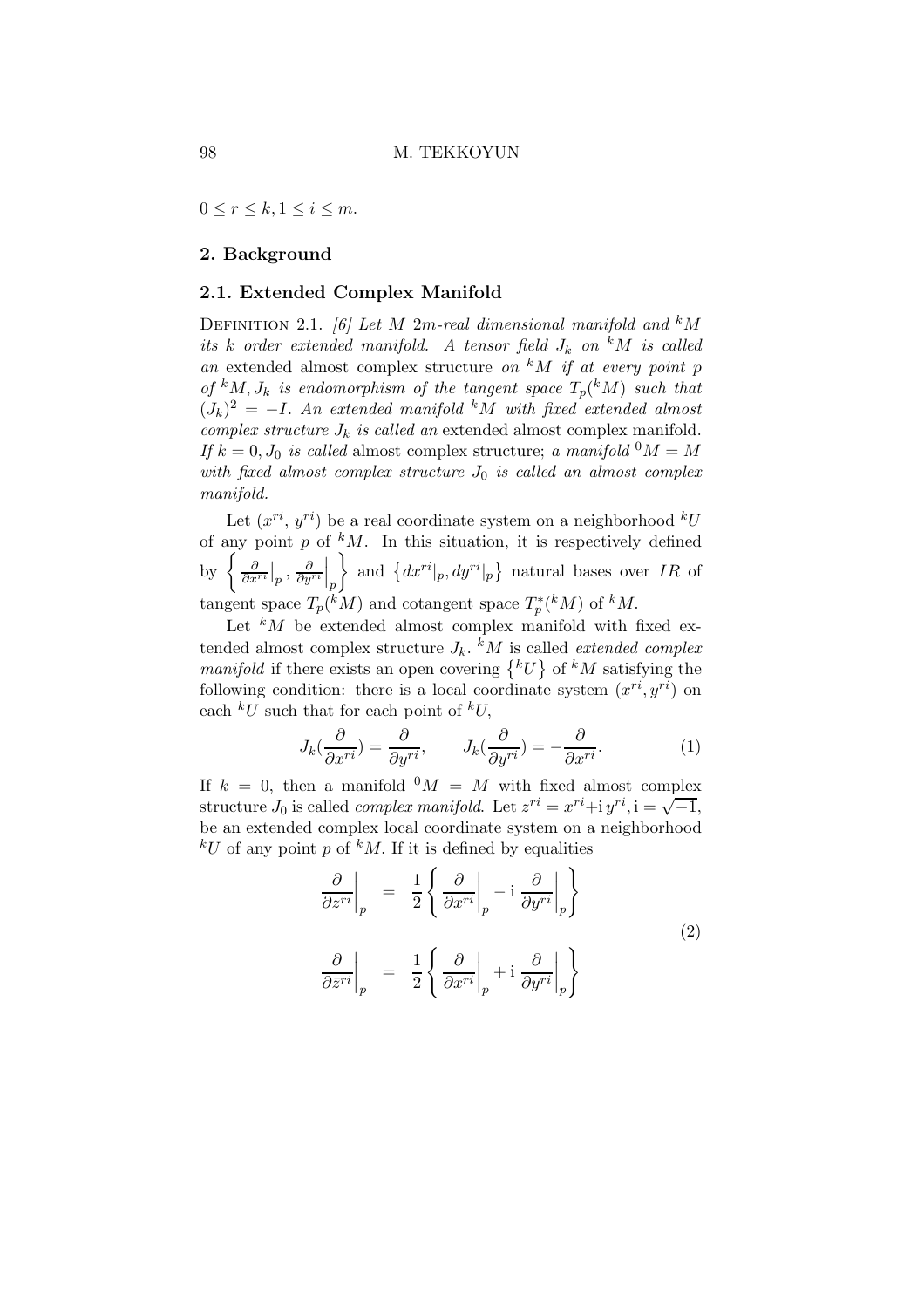and

$$
dz^{ri}|_p = dx^{ri}|_p + i dy^{ri}|_p
$$
  

$$
dz^{ri}|_p = dx^{ri}|_p - i dy^{ri}|_p
$$
 (3)

then, it has respectively obtained by

$$
\left\{ \left. \frac{\partial}{\partial z^{ri}} \right|_{p}, \left. \frac{\partial}{\partial \bar{z}^{ri}} \right|_{p} \right\} \quad \text{and} \quad \left\{ dz^{ri} \right|_{p}, dz^{ri} \right|_{p} \}
$$

bases over complex number C of tangent space  $T_p({}^k M)$  and cotangent space  $T_p^*$  $p^*(kM)$  of  $kM$ . Then endomorphism  $J_k$  with respect to base over complex number C of tangent space  $T_p({}^k M)$  of  ${}^k M$  is defined by

$$
J_k(\frac{\partial}{\partial z^{ri}}) = \mathbf{i}\frac{\partial}{\partial z^{ri}}, \qquad J_k(\frac{\partial}{\partial \bar{z}^{ri}}) = -\mathbf{i}\frac{\partial}{\partial \bar{z}^{ri}}\tag{4}
$$

If  $J_k^*$  $\hat{k}$  is an endomorphism of the cotangent space  $T_p^*$  $p^*(k)$  such that  $J_k^{*2} = -I$  on any point p of extended manifold  $^kM$ , then it is defined by

$$
J_k^*(dz^{ri}) = idz^{ri}, \qquad J_k^*(d\overline{z}^{ri}) = -id\overline{z}^{ri}.
$$
 (5)

Let M be a differentiable manifold and  $\mathcal{F}(M)$  be the set of functions on M. A complex valuable function is the element of complexification  $(\mathcal{F}(M))^C$  of  $\mathcal{F}(M)$ . Now, we shall define differential of function f defined on  $M$ . Let  $f$  be a complex valuable function defined on any complex manifold M and  $(z^{0i}, \bar{z}^{0i}), 1 \le i \le m$  be extended complex coordinates of  $M$ . Therefore; the differential of  $f$  is complex 1-form given by equality

$$
df = \frac{\partial f}{\partial z^{0i}} dz^{0i} + \frac{\partial f}{\partial \bar{z}^{0i}} d\bar{z}^{0i}
$$
 (6)

Let M be a differentiable manifold and  $\chi(M)$  be the set of vector fields on M. A complex vector field is the element of complexification  $(\chi(M))^C$  of  $\chi(M)$ . It is determined by

$$
Z = Z^{0i} \frac{\partial}{\partial z^{0i}} + \bar{Z}^{0i} \frac{\partial}{\partial \bar{z}^{0i}} \tag{7}
$$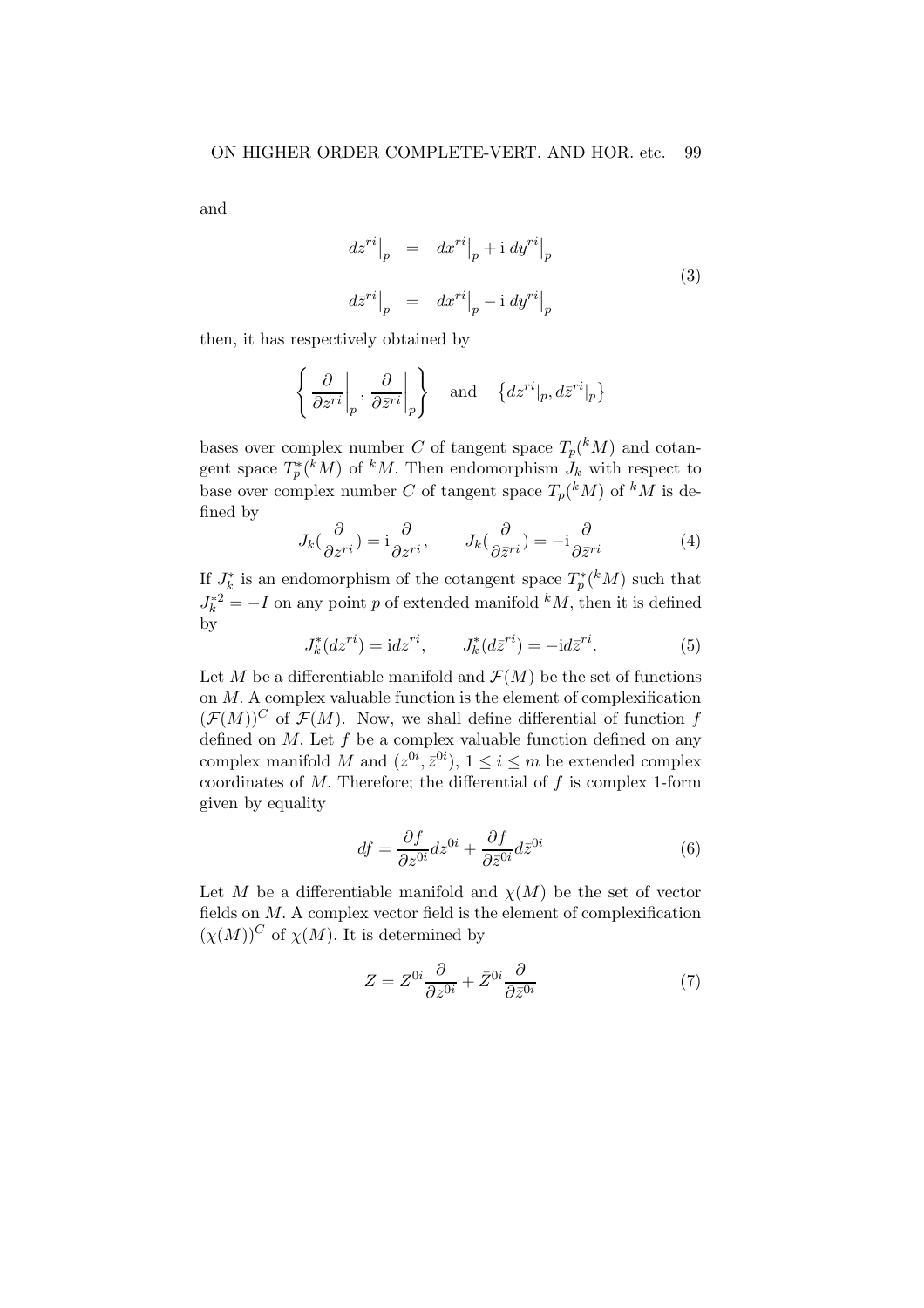#### 100 M. TEKKOYUN

complex vector field Z with respect to complex coordinate system  $(z^{0i}, \bar{z}^{0i})$  such that  $Z^{0i} \in (\mathcal{F}(M))^{C}$ . Let M be a differentiable manifold and  $(\chi(M))^C$  be the set of complex vector fields on M. A complex 1-form is the element of algebra dual  $(\chi^*(M))^C$  of  $(\chi(M))^C$ . It is stated by

$$
\omega = \omega_{0i} dz^{0i} + \bar{\omega}_{0i} d\bar{z}^{0i} \tag{8}
$$

complex 1-form  $\omega$  with respect to complex coordinate system  $(z^{0i}, \bar{z}^{0i})$ such that  $\omega_{0i} \in (\mathcal{F}(M))^C$ .

REMARK 2.2. Now then, in the other sections it will accept

$$
\mathcal{F}(^kM), \quad \chi(^kM), \quad \chi^*(^kM),
$$

instead of

$$
(\mathcal{F}(kM))^C, \quad (\chi(kM))^C, \quad (\chi^*(kM))^C,
$$

respectively.

## 2.2. Higher Order Lifts of Complex Functions

In this section, we extend definitions and properties about vertical and complete lifts of complex valuable functions defined on any complex manifold  $M$  to extended complex manifold  $kM$ .

DEFINITION 2.3. [6] Let M be any complex manifold and  $k^{-1}M$  its  $(k-1)$  order extended complex manifold. Let  $\tilde{f}$  be a complex valuable function defined on  $k^{-1}M$ . Let us denote by  $\tau_{k-1}M : K\rightarrow K^{-1}M$ canonical projection and by

$$
v: \begin{array}{ccc} \mathcal{F}({}^{k-1}M) & \longrightarrow & \mathcal{F}({}^{k}M) \\ \widetilde{f} & \longrightarrow & v(\widetilde{f})=\widetilde{f}^{v} \end{array}
$$

linear isomorphism. Then the vertical lift of function  $\widetilde{f} \in \mathcal{F}(k-1)$ to <sup>k</sup>M is the function  $\tilde{f}^v \in \mathcal{F}({}^k M)$  given by

$$
\widetilde{f}^v = \widetilde{f} \circ \tau_{k-1}.
$$
\n(9)

Now, let  $f^{v^{k-1}}$  be vertical lift of a complex valuable function  $f \in \mathcal{F}(M)$  to  $k-1M$ . In (9), if  $\widetilde{f} = f_{k-1}^{v^{k-1}}$ , the vertical lift of function  $f \in \mathcal{F}(M)$  to <sup>k</sup>M is the function  $f^{v^k} \in \mathcal{F}(kM)$  given by equality

$$
f^{v^k} = f \circ \tau_M \circ \tau_{2M} \circ \dots \circ \tau_{k-1M}.\tag{10}
$$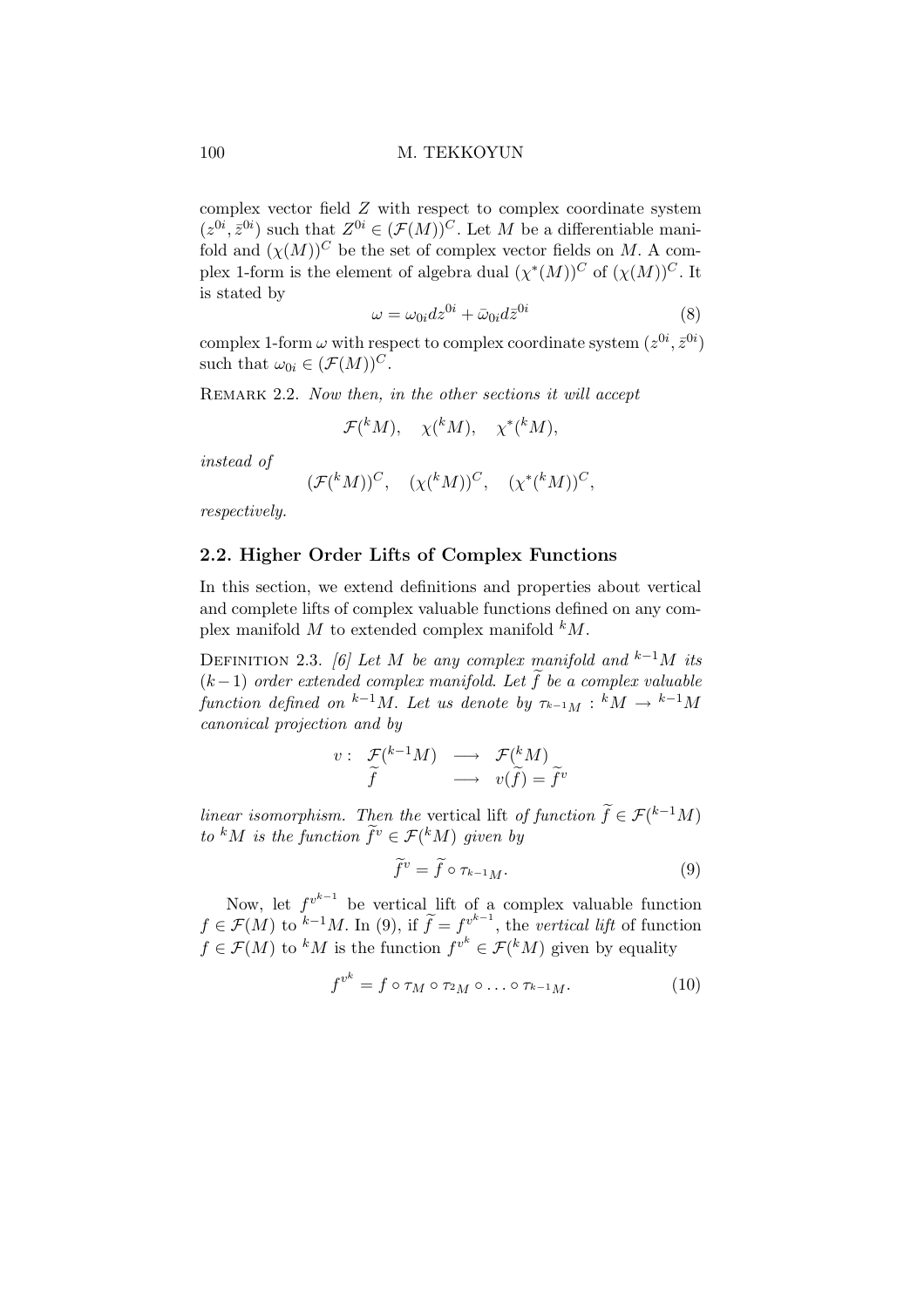Now, similarly the differential of function  $f \in \mathcal{F}(M)$  we shall give the following as the differential of  $\widetilde{f} \in \mathcal{F}(\binom{k-1}{M}, (z^{ri}, \overline{z}^{ri}), 0 \le r \le k-1$ be the extended complex coordinates of  $k-1$ M. Then the differential of  $\tilde{f}$  is the complex 1-form given by equality

$$
d\tilde{f} = \frac{\partial \tilde{f}}{\partial z^{ri}} dz^{ri} + \frac{\partial \tilde{f}}{\partial \bar{z}^{ri}} dz^{ri}.
$$
 (11)

DEFINITION 2.4. [6] Let M be any complex manifold and  $k^{-1}M$  its  $(k-1)$  order extended complex manifold. Consider the linear isomorphism given by

$$
\iota_k : \chi^*(^{k-1}M) \longrightarrow \mathcal{F}(^kM) \n\iota_k(dz^{ri}) = \dot{z}^{ri} \n\iota_k(d\bar{z}^{ri}) = \dot{\bar{z}}^{ri}
$$
\n(12)

such that  $Sp\left\{dz^{ri}, d\bar{z}^{ri} : 0 \leq r \leq k-1\right\} = \chi^{*}\left(\frac{k-1}{\chi}M\right)$ . Given by (11) the differential of a complex valuable function  $\widetilde{f} \in \mathcal{F}(k-1)$ . Then the complete lift of function  $\widetilde{f} \in \mathcal{F}(\overline{k-1}M)$  to  $kM$  is the function  $\widetilde{f}^c \in \mathcal{F}({}^k M)$  determined by equality

$$
\widetilde{f}^c = \iota_k(d\widetilde{f}) = \dot{z}^{ri} \left(\frac{\partial \widetilde{f}}{\partial z^{ri}}\right)^v + \dot{\bar{z}}^{ri} \left(\frac{\partial \widetilde{f}}{\partial \bar{z}^{ri}}\right)^v. \tag{13}
$$

Now, let  $f^{c^{k-1}}$  be complete lift of a complex valuable function  $f \in \mathcal{F}(M)$  to  $k-1M$ . In (13), if  $\widetilde{f} = f^{c^{k-1}}$ , then the *complete lift* of function  $f \in \mathcal{F}(M)$  to <sup>k</sup>M is the function  $f^{c^k} \in \mathcal{F}(kM)$  given by

$$
f^{c^k} = \dot{z}^{ri} \left( \frac{\partial f^{c^{k-1}}}{\partial z^{ri}} \right)^v + \dot{\bar{z}}^{ri} \left( \frac{\partial f^{c^{k-1}}}{\partial \bar{z}^{ri}} \right)^v.
$$
 (14)

The general properties of higher order vertical and complete lifts of complex valuable functions on complex manifold M are

*i*) 
$$
(f+g)^{v^r} = f^{v^r} + g^{v^r}
$$
  
\n*ii*)  $(f \cdot g)^{v^r} = f^{v^r} \cdot g^{v^r}$   
\n*iii*)  $(f+g)^{c^r} = f^{c^r} + g^{c^r}$   
\n*iv*)  $(f \cdot g)^{c^r} = \sum_{j=0}^r {r \choose j} f^{c^{r-j}v^j} \cdot g^{c^jv^{r-j}}$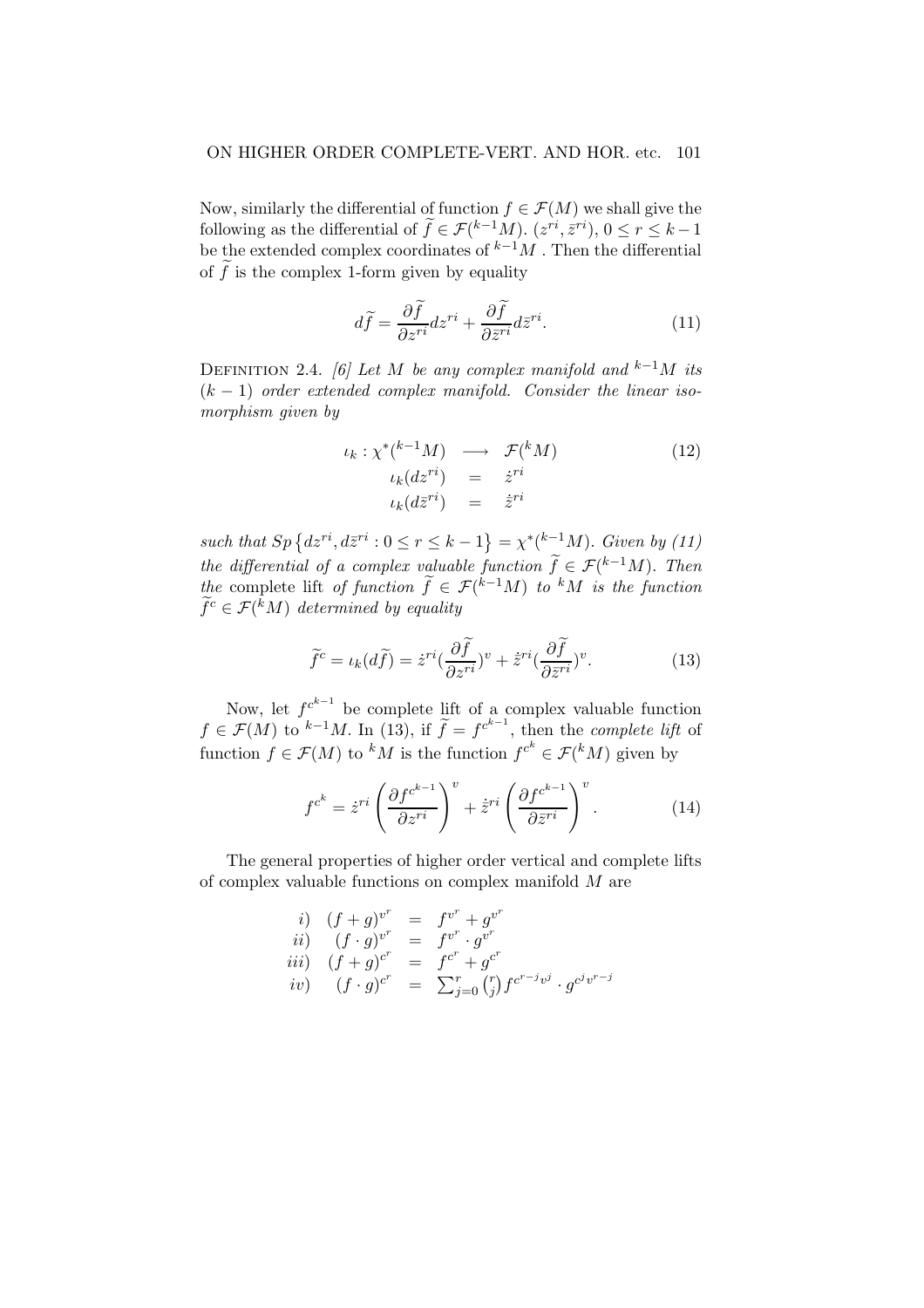$$
\begin{array}{rcl}\n v) & \left(\frac{\partial f}{\partial z^{0i}}\right)^{v^r} & = & \frac{\partial f^{c^r}}{\partial z^{ri}}, \quad \left(\frac{\partial f}{\partial \overline{z}^{0i}}\right)^{v^r} & = & \frac{\partial f^{c^r}}{\partial \overline{z}^{ri}}, \\
& \left(\frac{\partial f}{\partial z^{0i}}\right)^{c^r} & = & \frac{\partial f^{c^r}}{\partial z^{0i}}, \quad \left(\frac{\partial f}{\partial \overline{z}^{0i}}\right)^{c^r} & = & \frac{\partial f^{c^r}}{\partial \overline{z}^{0i}},\n\end{array}
$$

for all  $f, q \in \mathcal{F}(M)$ .

#### 2.3. Higher Order Lifts of Complex Vector Fields

In this section, we derive definitions and propositions about vertical and complete lifts of complex vector fields defined on any complex manifold  $M$  to extended complex manifold  $kM$ .

DEFINITION 2.5. [6] Let M be any complex manifold and  $k^{-1}M$  its  $(k-1)$  order extended complex manifold. Denote by  $\widetilde{Z}$  a complex vector field and by  $\widetilde{f}$  a complex valuable function defined on  $k-1$ M. Then the vertical lift of  $\widetilde{Z} \in \chi$ ( $^{k-1}M$ ) to <sup>k</sup>M is the complex vector field  $\widetilde{Z}^v \in \chi({}^k M)$  given by equality

$$
\widetilde{Z}^v(\widetilde{f}^c) = (\widetilde{Z}\widetilde{f})^v. \tag{15}
$$

Now, let  $f^{c^{k-1}}$  and  $Z^{v^{k-1}}$  be respectively complete and vertical lifts of a complex valuable function  $f \in \mathcal{F}(M)$  and a complex vector field  $Z \in \chi(M)$  to  $^{k-1}M$ . In (15), if  $\widetilde{f} = f^{c^{k-1}}$  and  $\widetilde{Z} = Z^{v^{k-1}}$ , then the vertical lift of  $Z \in \chi(M)$  to <sup>k</sup>M is the complex vector field  $Z^{v^k} \in \chi({}^k M)$  given by

$$
Z^{v^k}(f^{c^k}) = (Zf)^{v^k}.
$$
\n(16)

PROPOSITION 2.6. [6] Let M be any complex manifold and  $k$ M its k order extended complex manifold. Given by (7) the complex vector field  $Z \in \chi(M)$ . Then the vertical lift of  $Z \in \chi(M)$  to <sup>k</sup>M is

$$
Z^{v^k} = (Z^{0i})^{v^k} \frac{\partial}{\partial z^{ki}} + (\bar{Z}^{0i})^{v^k} \frac{\partial}{\partial \bar{z}^{ki}}.
$$
 (17)

DEFINITION 2.7. [6] Let M be any complex manifold and  $k^{-1}M$  its  $(k-1)$  order extended complex manifold. Let us denote by  $\widetilde{Z}$  a complex vector field and by  $\widetilde{f}$  a complex valuable function defined on  $\widetilde{k}$ <sup>-1</sup>M. Then the complete lift of  $\widetilde{Z} \in \chi$ ( $^{k-1}M$ ) to  $^kM$  is the complex vector field  $\widetilde{Z}^c \in \chi({}^k M)$  given by equality

$$
\widetilde{Z}^c(\widetilde{f}^c) = (\widetilde{Z}\widetilde{f})^c. \tag{18}
$$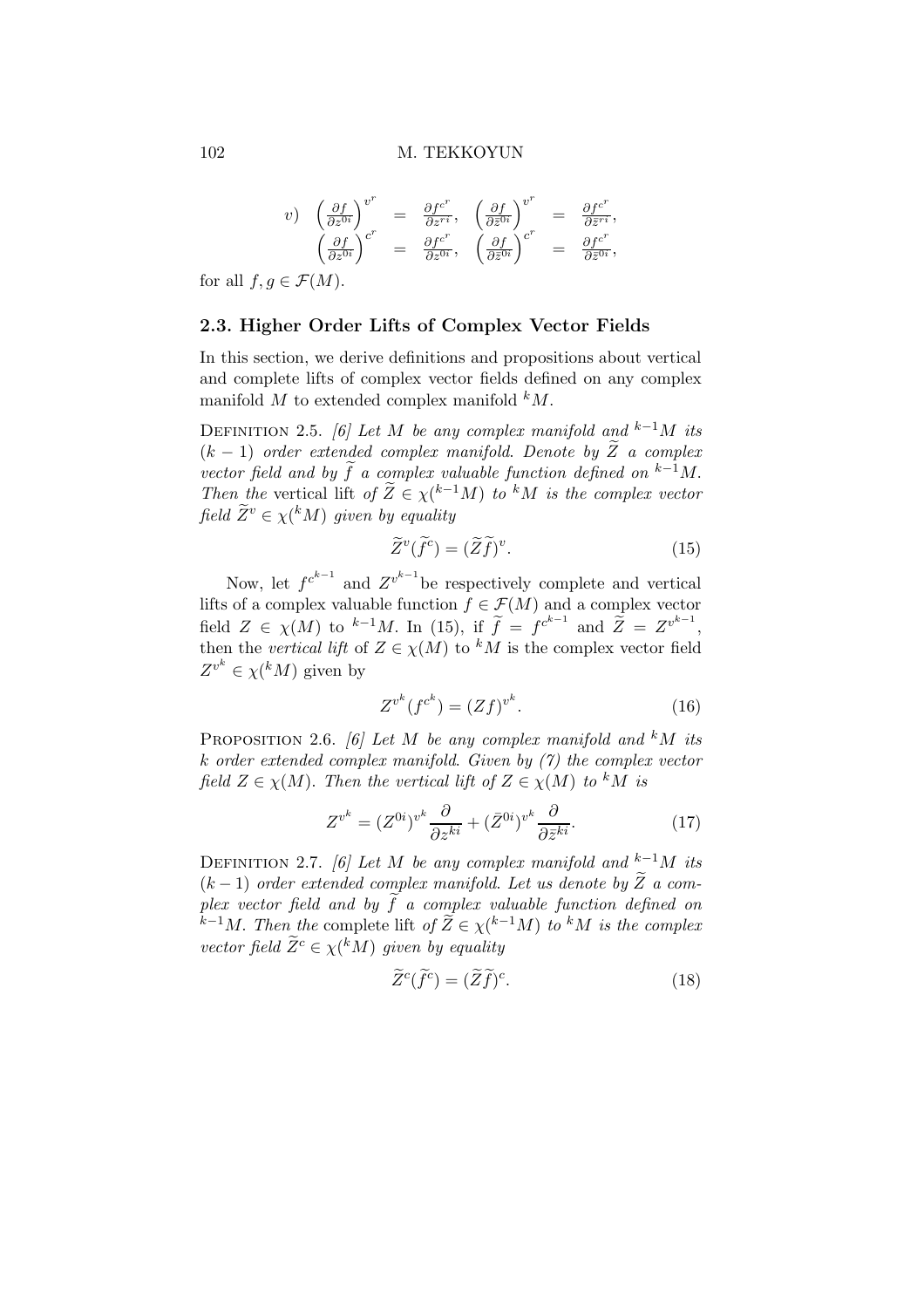#### ON HIGHER ORDER COMPLETE-VERT. AND HOR. etc. 103

Now, let  $f^{c^{k-1}}$  and  $Z^{c^{k-1}}$  be respectively complete lifts of a complex valuable function  $f \in \mathcal{F}(M)$  and a complex vector field  $Z \in \chi(M)$  to <sup>k-1</sup>M. In (18), if  $\tilde{f} = f^{c^{k-1}}$  and  $\tilde{Z} = Z^{c^{k-1}}$ , then the complete lift of  $Z \in \chi(M)$  to <sup>k</sup>M is the complex vector field  $Z^{c^k} \in \chi({}^k M)$  given by

$$
Z^{c^k}(f^{c^k}) = (Zf)^{c^k}.
$$
\n(19)

PROPOSITION 2.8. [6] Let M be any complex manifold and  $k$ M its k order extended complex manifold. Given by (7) the complex vector field  $Z \in \chi(M)$ . Then the complete lift of  $Z \in \chi(M)$  to <sup>k</sup>M is

$$
Z^{c^k} = {k \choose r} (Z^{0i})^{v^{k-r}c^r} \frac{\partial}{\partial z^{ki}} + \frac{\partial}{\partial \bar{z}^{ki}} {k \choose r} (\bar{Z}^{0i})^{v^{k-r}c^r} \frac{\partial}{\partial \bar{z}^{ki}}.
$$
 (20)

The higher order vertical and complete lifts of complex vector fields on any complex manifold M obey the following generic properties r r r

$$
i) (Z+U)^{v^r} = Z^{v^r} + U^{v^r},
$$
  
\n
$$
(Z+U)^{c^r} = Z^{c^r} + U^{c^r},
$$
  
\n
$$
ii) (fZ)^{v^r} = f^{v^r} Z^{v^r},
$$
  
\n
$$
(fZ)^{c^r} = \sum_{j=0}^r {r \choose j} f^{c^{r-j}v^j} Z^{c^jv^{r-j}},
$$
  
\n
$$
iii) Z^{v^k} [f^{v^k}] = 0, \qquad Z^{c^k} [f^{c^k}] = (Zf)^{c^k},
$$
  
\n
$$
Z^{c^k} [f^{v^k}] = (Zf)^{v^k}, \qquad Z^{v^k} [f^{c^k}] = (Zf)^{v^k},
$$
  
\n
$$
iv) [Z^{v^k}, U^{v^k}] = 0, \qquad [Z^{c^k}, U^{c^k}] = [Z, U]^{c^k},
$$
  
\n
$$
[Z^{v^k}, U^{c^k}] = [Z, U]^{v^k}, \qquad [Z^{c^k}, U^{v^k}] = [Z, U]^{v^k},
$$
  
\n
$$
v) \left(\frac{\partial}{\partial z^{0i}}\right)^{v^r} = \frac{\partial}{\partial z^{ri}}, \qquad \left(\frac{\partial}{\partial \bar{z}^{0i}}\right)^{v^r} = \frac{\partial}{\partial \bar{z}^{ri}},
$$
  
\n
$$
\chi(M) = Sp\{\frac{\partial}{\partial z^{0i}}, \frac{\partial}{\partial \bar{z}^{0i}}\},
$$
  
\n
$$
\chi(^kM) = Sp\{\frac{\partial}{\partial z^{ri}}, \frac{\partial}{\partial \bar{z}^{ri}}\},
$$

for all  $Z, U \in \chi(M)$  and  $f \in \mathcal{F}(M)$ .

## 2.4. Higher Order Lifts of Complex 1- Forms

In this section, we extend definitions and propositions about vertical and complete lifts of complex 1-forms defined on any complex manifold  $M$  to extended complex manifold  $kM$ .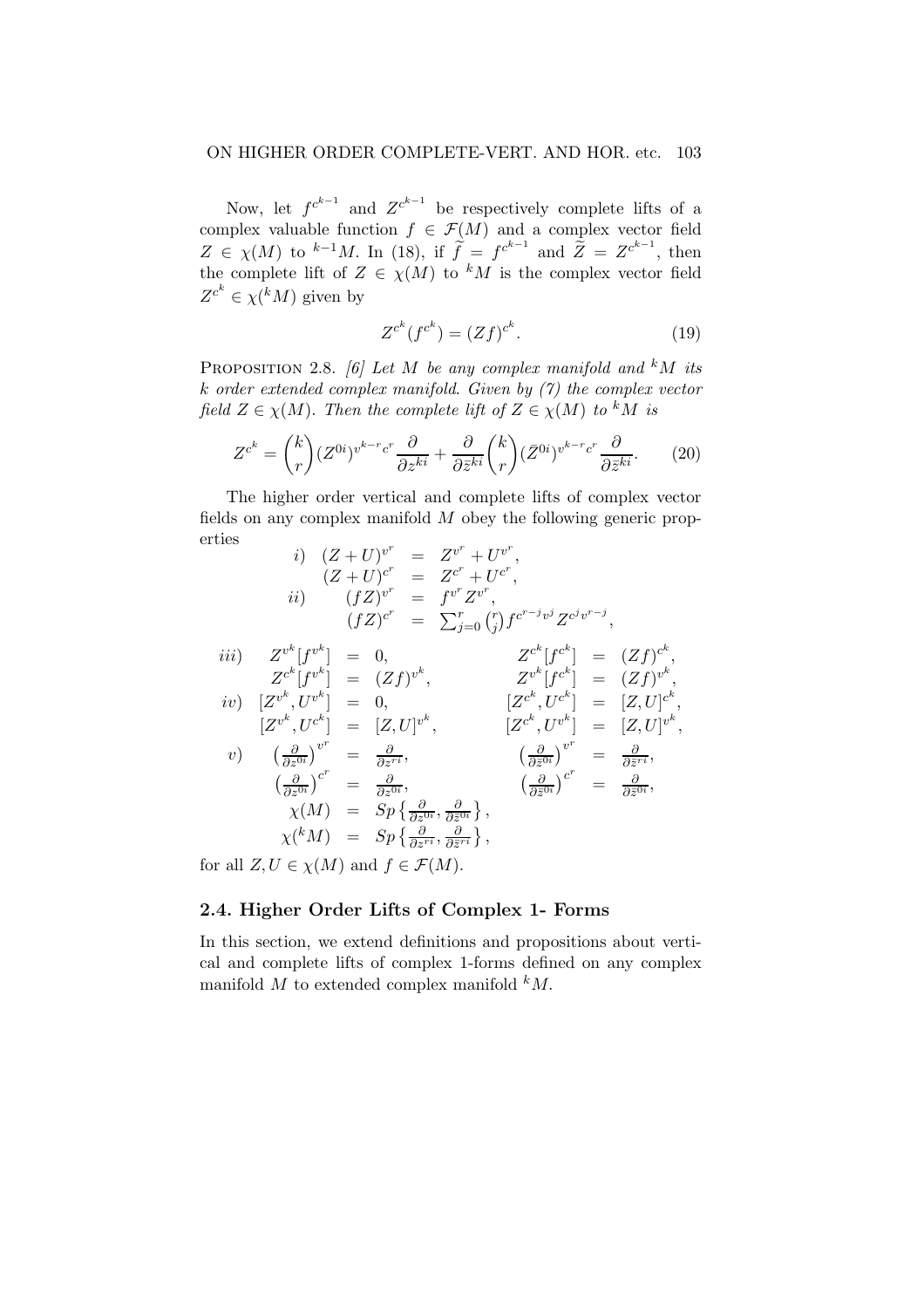#### 104 M. TEKKOYUN

DEFINITION 2.9. [6] Let M be any complex manifold and  $k^{-1}M$  its  $(k-1)$  order extended complex manifold. Denote by  $\tilde{\omega}$  a complex 1-form and by  $\widetilde{Z}$  be a complex vector field defined on <sup>k−1</sup>M. Then the vertical lift of complex 1-form  $\widetilde{\omega} \in \chi^*(k-1)$  to kM is complex 1-form  $\widetilde{\omega}^v \in \chi^*(kM)$  given by equality

$$
\widetilde{\omega}^v(\widetilde{Z}^c) = (\widetilde{\omega}\widetilde{Z})^v. \tag{21}
$$

Now, let  $Z^{c^{k-1}}$  and  $\omega^{v^{k-1}}$  be respectively complete and vertical lifts of a complex vector field  $Z \in \chi(M)$  and a complex 1-form  $\omega \in$  $\chi^*(M)$  to <sup>k-1</sup>M. In (21), if  $\widetilde{Z} = Z^{c^{k-1}}$  and  $\widetilde{\omega} = \omega^{v^{k-1}}$ , then the vertical lift of  $\omega \in \chi^*(M)$  to <sup>k</sup>M is the complex 1-form  $\omega^{v^k} \in \chi^*(kM)$ given by

$$
\omega^{v^k}(Z^{c^k}) = (\omega Z)^{v^k}.
$$
\n(22)

PROPOSITION 2.10. [6] Let M be any complex manifold and  $k$ M its k order extended complex manifold. Given by (8) the complex 1-form  $\omega \in \chi^*(M)$ . Then the vertical lift of  $\omega \in \chi^*(M)$  to <sup>k</sup>M is

$$
\omega^{v^k} = (\omega_{0i})^{v^k} dz^{0i} + (\bar{\omega}_{0i})^{v^k} d\bar{z}^{0i}.
$$
 (23)

DEFINITION 2.11. [6] Let M be any complex manifold and  $k^{-1}M$  its  $(k-1)$  order extended complex manifold. Denote by  $\tilde{\omega}$  a complex 1-form and by  $\widetilde{Z}$  a complex vector field defined on <sup>k−1</sup>M. Then the complete lift of  $\widetilde{\omega} \in \chi^*(k-1)M$  to k<sup>k</sup>M is the complex 1-form  $\widetilde{\omega}^c \in$  $\chi^{\ast}(\overline{k}M)$  given by

$$
\widetilde{\omega}^c(\widetilde{Z}^c) = (\widetilde{\omega}\widetilde{Z})^c. \tag{24}
$$

Now, let  $Z^{c^{k-1}}$  and  $\omega^{c^{k-1}}$  be respectively complete lifts of a complex vector field Z and a complex 1-form  $\omega$  defined on M to  $k^{-1}M$ . In (24), if  $\widetilde{Z} = Z^{c^{k-1}}$  and  $\widetilde{\omega} = \omega^{c^{k-1}}$ , then the *complete lift* of  $\omega \in \chi^*(M)$ to <sup>k</sup>M is the complex 1-form  $\omega^{c^k} \in \chi^*(kM)$  given by

$$
\omega^{c^k}(Z^{c^k}) = (\omega Z)^{c^k}.
$$
\n(25)

PROPOSITION 2.12. [6] Let M be any complex manifold and <sup>k</sup>M its k order extended complex manifold. Given by (8) components structure of a complex 1-form  $\omega \in \chi^*(M)$ . Then the complete lift of  $\omega \in \chi^*(M)$ to  $k$  M is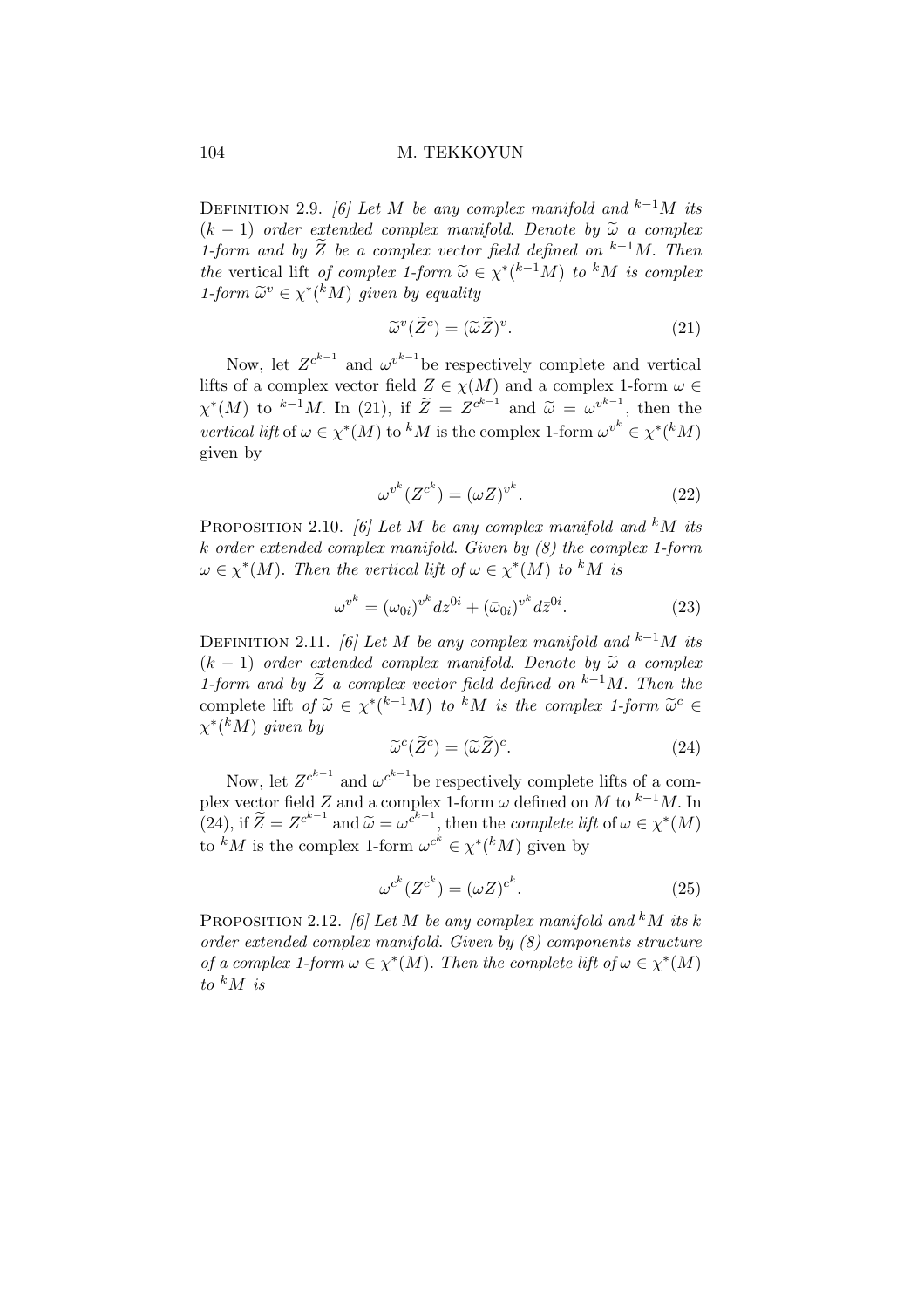$$
\omega^{c^k} = (\omega_{0i})^{c^{k-r}v^r} dz^{ri} + (\bar{\omega}_{0i})^{c^{k-r}v^r} d\bar{z}^{ri}.
$$
 (26)

The properties of higher order vertical and complete lifts of complex 1-forms on complex manifold M are

$$
i) \quad (\omega + \lambda)^{v^r} = \omega^{v^r} + \lambda^{v^r},
$$
  
\n
$$
(\omega + \lambda)^{c^r} = \omega^{c^r} + \lambda^{c^r},
$$
  
\n
$$
ii) \quad (f\omega)^{v^r} = f^{v^r}\omega^{v^r},
$$
  
\n
$$
(f\omega)^{c^r} = \sum_{j=0}^r {r \choose j} f^{c^{r-j}v^j} \omega^{c^j v^{r-j}},
$$

$$
iii) (dz^{0i})^{c^r} = dz^{ri}, (dz^{0i})^{c^r} = d\overline{z}^{ri}
$$
  
\n
$$
(dz^{0i})^{v^r} = dz^{0i}, (d\overline{z}^{0i})^{v^r} = d\overline{z}^{0i}
$$
  
\n
$$
\chi^*(M) = Sp\{dz^{0i}, d\overline{z}^{0i}\}, \chi^*(^kM) = Sp\{dz^{ri}, dz^{ri}\}
$$

for all  $\omega, \lambda \in \chi^*(M)$  and  $f \in \mathcal{F}(M)$ .

## 3. (r, s) Order Lifts of Complex Tensor Fields

In this section, using expressions determined the above we give the definitions and propositions about (r,s) order complete-vertical lifts of functions, vector fields and 1-forms on complex manifold M. We accept  $0 \leq r, s \leq k$  and  $r + s = k$ .

## 3.1.  $(r, s)$  Order Lifts of Functions

DEFINITION 3.1. Let  $f^{c^r}$  be r order complete lift of a complex valuable function  $f \in \mathcal{F}(M)$  to <sup>k</sup>M. Then if it is taken s order vertical lift of complex function  $f^{c^r} \in \mathcal{F}({}^k M)$  to  ${}^k M$ , we call complete-vertical lift of order (r,s) of  $f \in \mathcal{F}(M)$  to <sup>k</sup>M the function  $f^{c^rv^s}$  determined by

$$
(f^{c^r})^{v^s} = f^{c^r v^s} = f^{c^r} \circ \tau_r \circ \dots \circ \tau_{r+s-1} \circ \dots \tag{27}
$$

There exists chance property taking complete-vertical lift of functions. i.e., It means the same complete-vertical lifts of order  $(r, s)$ with complete-vertical lifts of order  $(s, r)$  of functions on complex manifold to extended complex manifolds.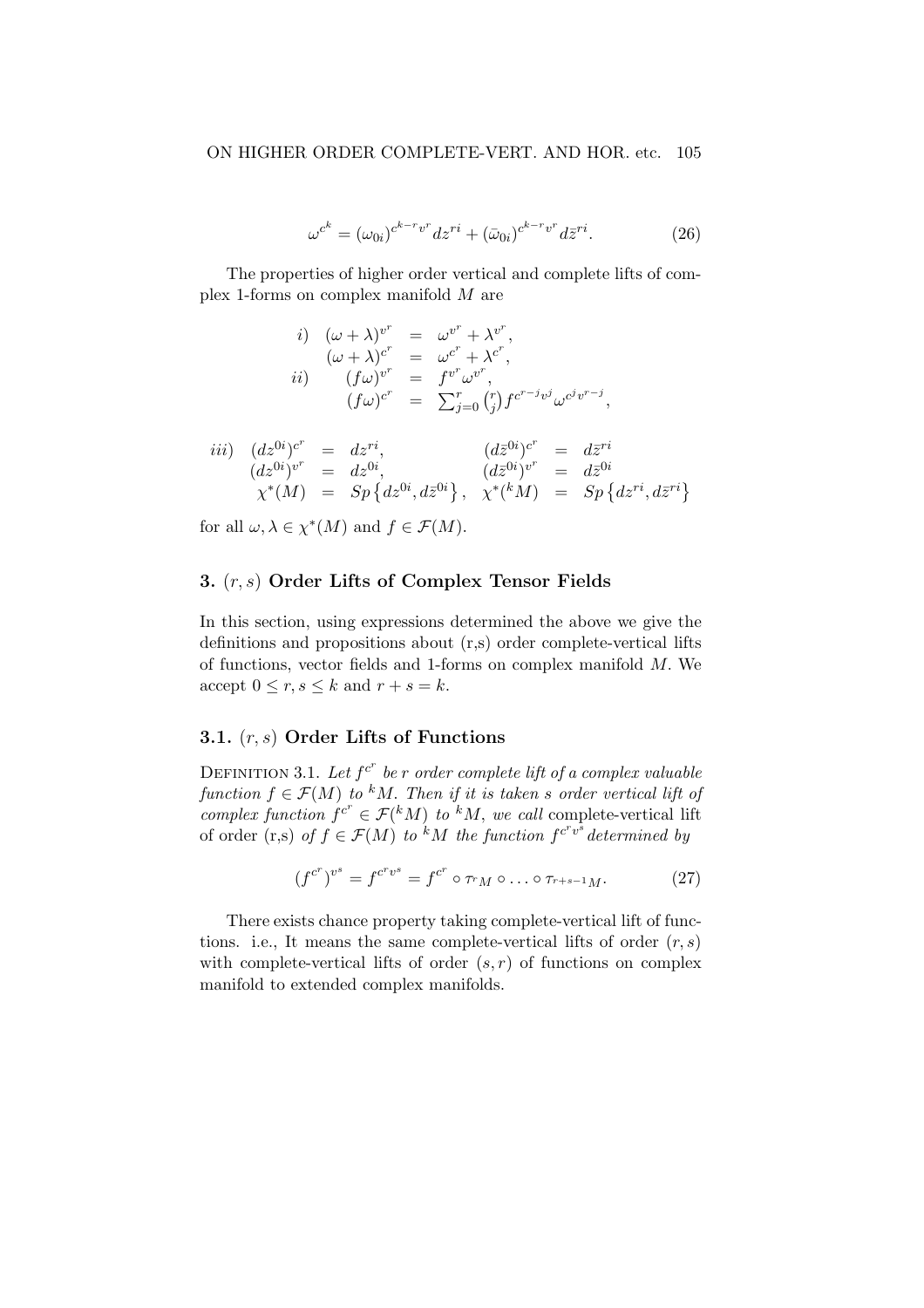## 3.2. (r, s) Order Lifts of Vector Fields

DEFINITION 3.2. Let  $Z$  be a vector field on complex manifold  $M$ . Then the complete-vertical lift of order  $(r,s)$  of  $Z \in \chi(M)$  to <sup>k</sup>M is the complex vector field  $Z^{c^r v^s} \in \chi({}^k M)$  given by equality

$$
Z^{c^r v^s} (f^{c^k}) = (Zf)^{c^r v^s}.
$$
\n(28)

PROPOSITION 3.3. Let M be any complex manifold and  $kM$  its k order extended complex manifold. Given by (7) the complex vector field  $Z \in \chi(M)$ . Then the complete-vertical lift of order  $(r, s)$  of  $Z \in \chi(M)$  to <sup>k</sup>M is

$$
Z^{c^r v^s} : \begin{pmatrix} {r \choose k-t} (Z^{0i})^{v^{s+k-t}c^{t-s}} \\ {r \choose k-t} (\bar{Z}^{0i})^{v^{s+k-t}c^{t-s}} \end{pmatrix}, \quad 0 \le t \le k.
$$

*Proof.* Let  $Z^{c^r v^s} = Z^{ti} \frac{\partial}{\partial z^{ti}} + \bar{Z}^{ti} \frac{\partial}{\partial \bar{z}^{ti}}$  be a vector field on  $^k M$  such that a complex coordinate system  $(z^{ti}, \bar{z}^{ti})$  on a neighborhood  $^kU$  of any point p of <sup>k</sup>M. Let  $f^{c^k}$  be complete lift of order k of function f to extended complex manifold  $k$ M. Then, from complete and vertical lift properties it is

$$
Z^{c^rv^s}(f^{c^k}) = Z^{hi} \frac{\partial f^{c^k}}{\partial z^{ti}} + \bar{Z}^{hi} \frac{\partial f^{c^k}}{\partial \bar{z}^{ti}}
$$

and

$$
(Zf)^{c^r v^s} = \left(Z^{0i} \frac{\partial f}{\partial z^{0i}} + \bar{Z}^{0i} \frac{\partial f}{\partial \bar{z}^{0i}}\right)^{c^r v^s}
$$
  

$$
= \left\{ \binom{r}{h} (Z^{0i})^{v^{s+h} c^{r-h}} \frac{\partial f^{c^k}}{\partial z^{k-hi}} + \binom{r}{h} (\bar{Z}^{0i})^{v^{s+h} c^{r-h}} \frac{\partial f^{c^k}}{\partial \bar{z}^{k-hi}} \right\}.
$$

If the above two equalities are equaled according to  $(28)$ , being  $t =$  $k - h$  from the following equalities

$$
\frac{\partial f^{c^k}}{\partial z^{ti}} = \frac{\partial f^{c^k}}{\partial z^{k-hi}} \quad \text{and} \quad \frac{\partial f^{c^k}}{\partial \bar{z}^{ti}} = \frac{\partial f^{c^k}}{\partial \bar{z}^{k-hi}}
$$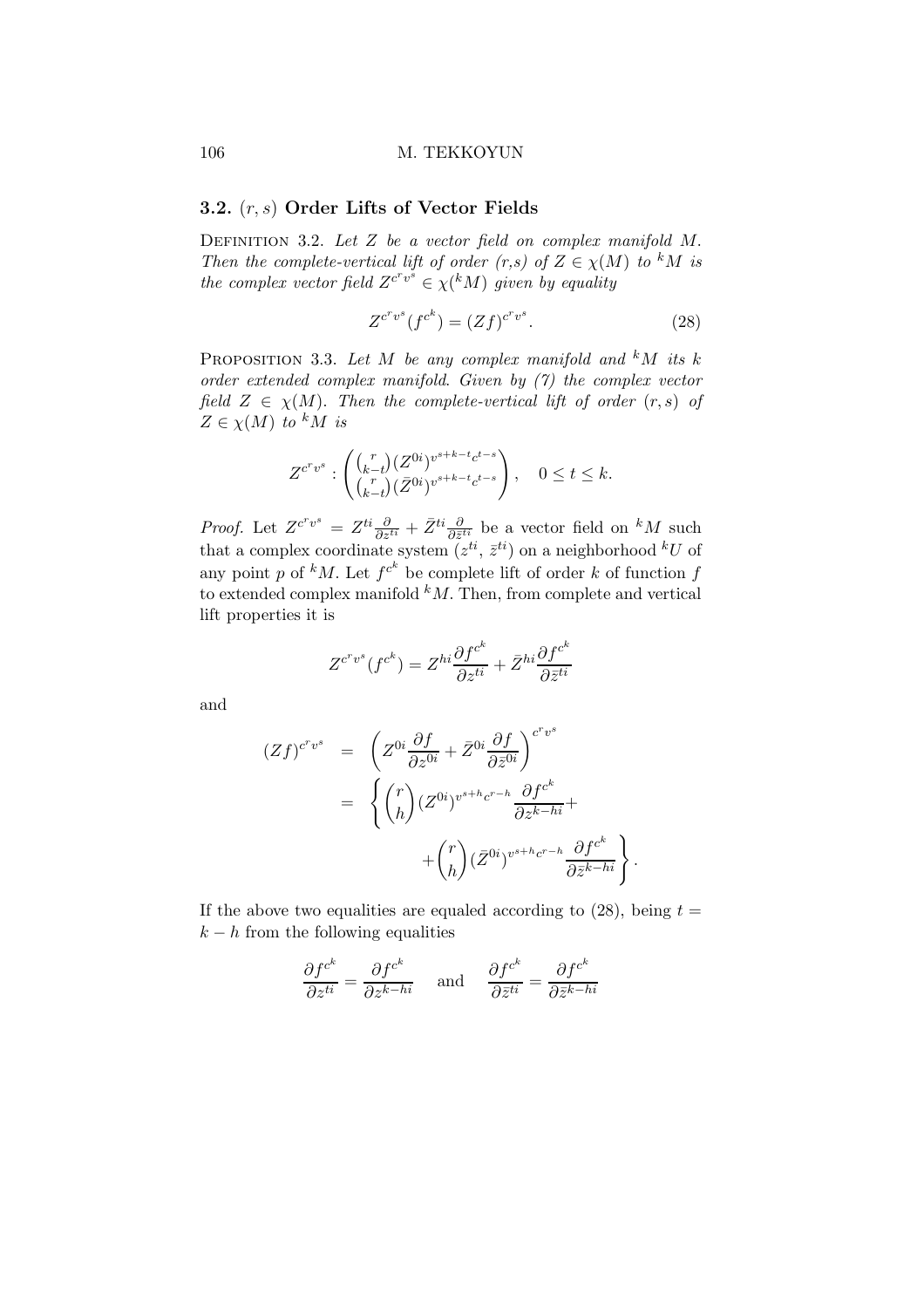we have for  $0 \le t \le k$ :

$$
Z^{ti} = \binom{r}{k-t} (Z^{0i})^{v^{s+k-t}c^{t-s}}, \quad \bar{Z}^{ri} = \binom{r}{k-t} (\bar{Z}^{0i})^{v^{s+k-t}c^{t-s}}.
$$

Hence, the proof is finish.

There exists commutative property taking complete-vertical lift of vector fields. It means the same complete-vertical lifts of order  $(r, s)$  with complete-vertical lifts of order  $(s, r)$  of vector fields on complex manifold to extended complex manifolds. The completevertical lifts of order  $(r, s)$  of complex vector fields on any complex manifold M obey the following generic property

$$
(fZ)^{c^r v^s} = {r \choose h} f^{v^{s+h}c^{r-h}} Z^{c^h v^{k-h}}, \quad 0 \le r, s \le k \quad (r+s=k).
$$

## 3.3.  $(r, s)$  Order Lifts of 1-Forms

DEFINITION 3.4. Let  $Z$  be a vector field on complex manifold  $M$ . Then the complete-vertical lift of order  $(r, s)$  of  $\omega \in \chi^*(M)$  to <sup>k</sup>M is the complex 1-form  $\omega^{c^r v^s} \in \chi^*(kM)$  given by equality

$$
\omega^{c^r v^s} (Z^{c^k}) = (\omega Z)^{c^r v^s}.
$$
\n(29)

 $\Box$ 

PROPOSITION 3.5. Let M be any complex manifold and <sup>k</sup>M its extended complex manifold of order  $k$ . Given by  $(8)$  the complex 1form  $\omega \in \chi^*(M)$ . Then the complete-vertical lift of order  $(r, s)$  of  $\omega \in \chi^*(M)$  to <sup>k</sup>M is

$$
\omega^{c^rv^s}: \left(\frac{\binom{r}{t}}{\binom{r}{t}}(\omega_{0i})^{v^{s+t}c^{r-t}}, \frac{\binom{r}{t}}{\binom{r}{t}}(\bar{\omega}_{0i})^{v^{s+t}c^{r-t}}\right), \quad 0 \le t \le k.
$$

*Proof.* Let  $\omega^{c^r v^s} = \omega_{ti} dz^{ti} + \bar{\omega}_{ti} d\bar{z}^{ti}$  be a 1-form on <sup>k</sup>M such that a complex coordinate system  $(z^{ti}, \bar{z}^{ti})$  on a neighborhood  $^kU$  of any point p of <sup>k</sup>M. Let  $Z^{c^k}$  be complete lift of order k of vector field Z to extended complex manifold  $^{k}M$ . Then, from complete and vertical lift properties it is

$$
\omega^{c^r v^s}(Z^{c^k}) = \left\{ \binom{r}{t} \omega_{ti}(Z^{0i})^{v^{k-t}c^t} + \binom{r}{t} \bar{\omega}_{ti}(\bar{Z}^{0i})^{v^{k-t}c^t} \right\}
$$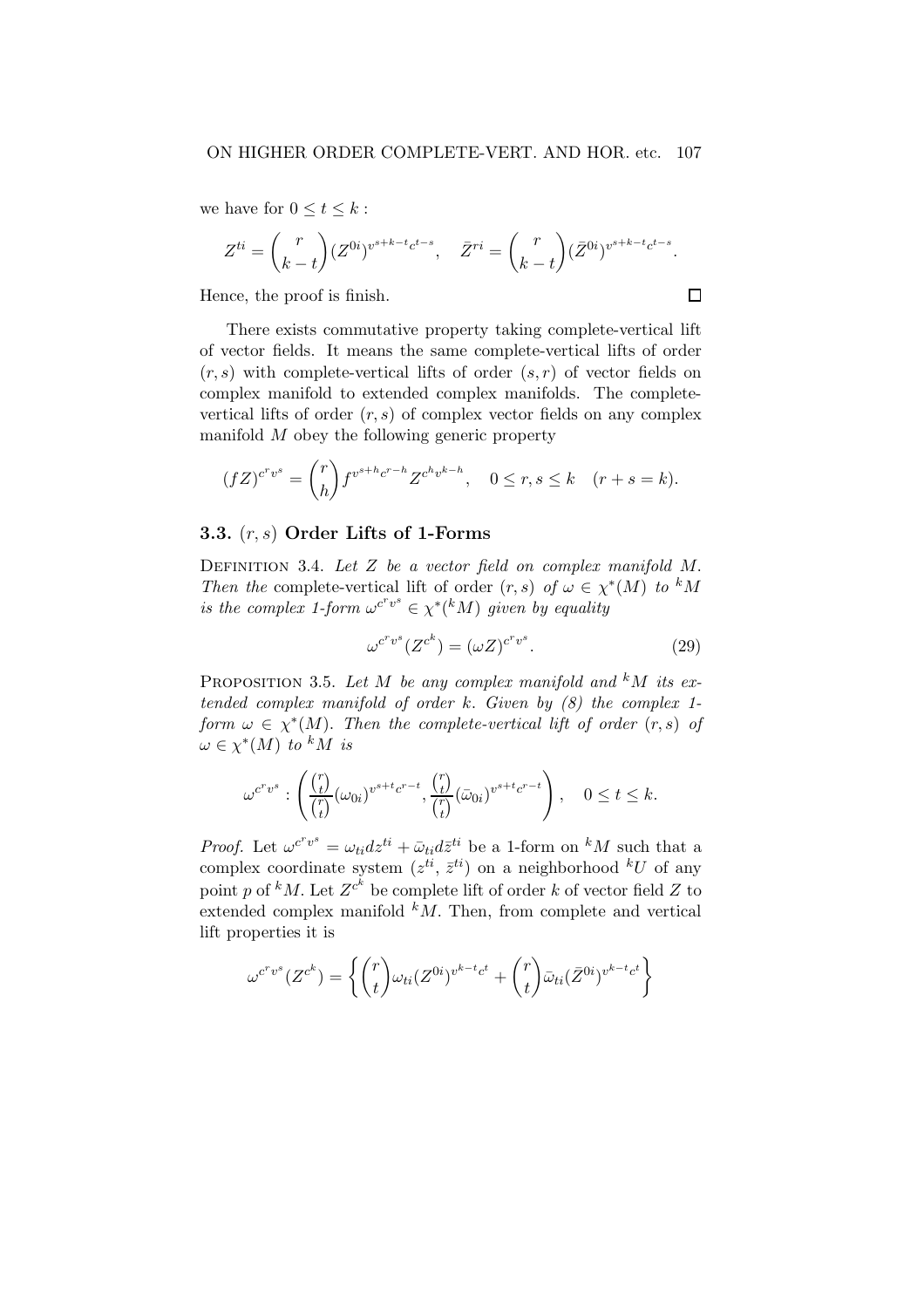and

$$
(\omega Z)^{c^r v^s} = (\omega_{0i} Z^{0i} + \bar{\omega}_{0i} \bar{Z}^{0i})^{c^r v^s}
$$
  
= 
$$
{r \choose h} (\omega_{0i})^{v^{s+h} c^{r-h}} (Z^{0i})^{v^{k-h} c^h} +
$$

$$
+ {r \choose h} (\bar{\omega}_{0i})^{v^{s+h} c^{r-h}} (\bar{Z}^{0i})^{v^{k-h} c^h}
$$

If the above two equalities are equaled according to (29), being  $t = h$  from the following equalities

$$
(Z^{0i})^{v^{k-t}c^t} = (Z^{0i})^{v^{k-h}c^h}
$$
 and  $(\bar{Z}^{0i})^{v^{k-t}c^t} = (\bar{Z}^{0i})^{v^{k-h}c^h}$ 

we have

$$
\omega_{ti} = \frac{\binom{r}{t}}{\binom{k}{t}} (\omega_{0i})^{v^{s+t}c^{r-t}}, \quad \bar{\omega}_{ti} = \frac{\binom{r}{t}}{\binom{k}{t}} (\bar{\omega}_{0i})^{v^{s+t}c^{r-t}}, \quad \leq t \leq k
$$

Hence, the proof is end.

There exists commutative property taking complete-vertical lift of 1-forms. Clearly, It means the same complete-vertical lifts of order  $(r, s)$  with complete-vertical lifts of order  $(s, r)$  of 1-forms on complex manifold to extended complex manifolds.

The general property of complete-vertical lifts of order  $(r, s)$  of complex 1-forms on any complex manifold M is

$$
(f\omega)^{c^rv^s} = \binom{r}{h} f^{v^{s+h}c^{r-h}} \omega^{c^hv^{k-h}}, \quad 0 \le r, s \le k \quad (r+s=k).
$$

# 4. Higher Order Horizontal Lifts of Complex Tensor Fields

## 4.1. The Higher Order Horizontal Lifts of Complex Functions.

The horizontal lift of  $f \in \Im_0^0(M) = \mathcal{F}(M)$  to <sup>k</sup>M is the function  $f^{H^k} \in \mathcal{F}({}^k M)$  given by

$$
f^{H^k} = f^{c^k} - \gamma (\nabla f^{c^{k-1}}), \quad (\gamma (\nabla f^{c^{k-1}}) = \nabla_\gamma f^{c^{k-1}}),
$$

 $\Box$ 

.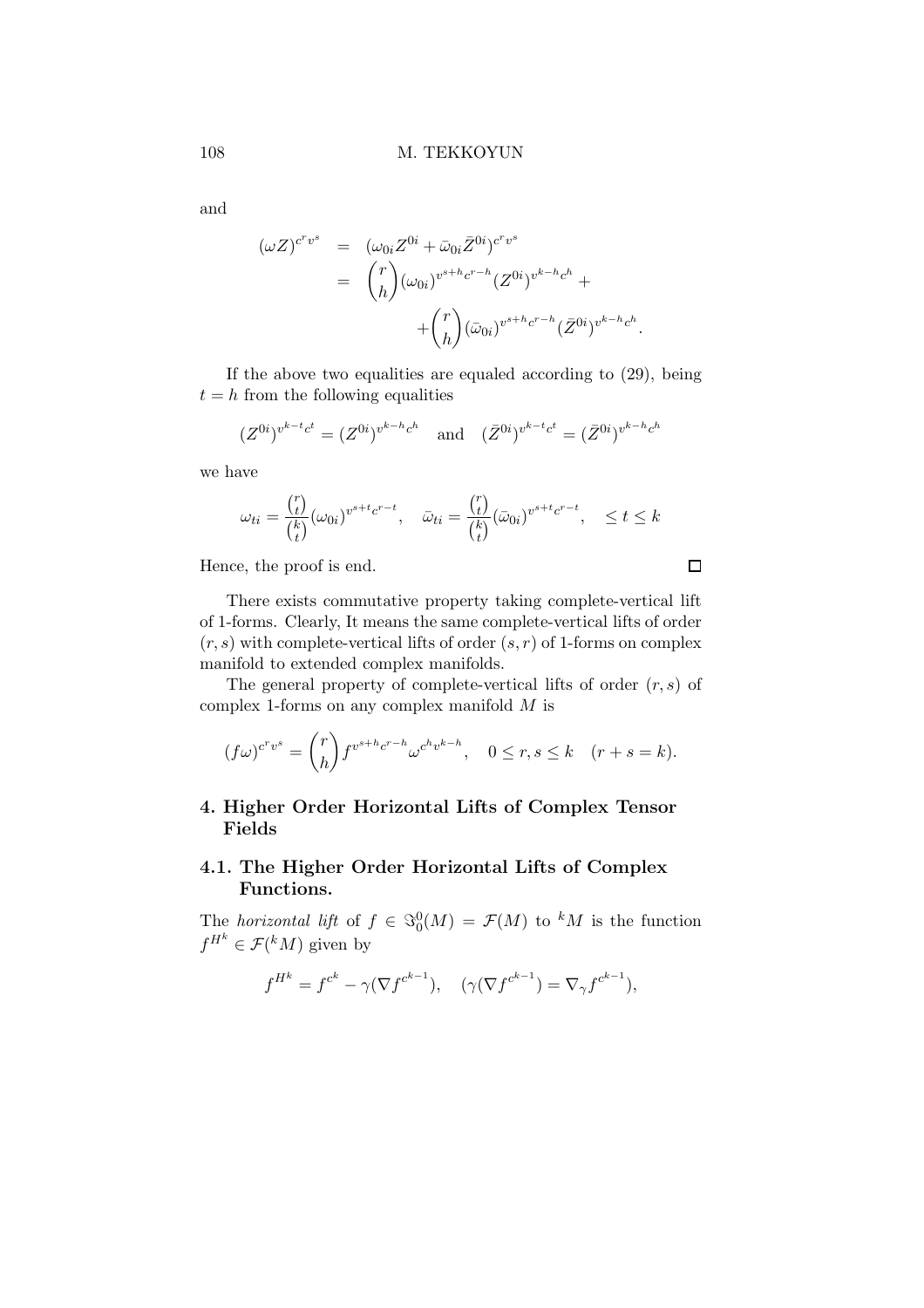where  $\nabla$  is an affine linear connection on  $k-1$ M with local components  $\Gamma_{rj}^{ri}$ ,  $1 \leq i, j \leq m, \nabla f^{c^{k-1}}$  is gradient of  $f^{c^{k-1}}$  and  $\gamma$  is an operator given by

$$
\gamma: \Im_s^r({}^{k-1}M) \longrightarrow \Im_{s-1}^r({}^kM).
$$

Thus, it is  $f^{H^k} = 0$  since

$$
\nabla_{\gamma} f^{c^{k-1}} = \dot{z}^{ri} \left( \frac{\partial f^{c^{k-1}}}{\partial z^{ri}} \right)^{v} + \dot{\bar{z}}^{ri} \left( \frac{\partial f^{c^{k-1}}}{\partial \bar{z}^{ri}} \right)^{v}.
$$

The higher order horizontal lifts of complex functions obey the generic properties

$$
\begin{array}{rcl}\ni) & (f \cdot g)^{H^k} & = & 0\\ii) & (f+g)^{H^k} & = & 0\n\end{array}
$$

for all  $f, g \in \mathcal{F}(M)$ .

# 4.2. The Higher Order Horizontal Lifts of Complex Vector Fields.

The *horizontal lift* of a vector field  $Z \in \chi(M)$  to <sup>k</sup>M is the vector field  $Z^{H^k} \in \chi({}^k M)$  given by

$$
Z^{H^k} f^{v^k} = (Zf)^{v^k}.
$$

Obviously, we have

$$
Z^{H^k} = Z^{ri}D_{ri} + \bar{Z}^{ri}\bar{D}_{ri}
$$

such that for  $1 \leq i, j \leq m$ :

$$
D_{ri} = \frac{\partial}{\partial z^{ri}} - \Gamma_{rj}^{ri} \frac{\partial}{\partial z^{r+1i}} \quad \text{and} \quad \bar{D}_{ri} = \frac{\partial}{\partial \bar{z}^{ri}} - \bar{\Gamma}_{rj}^{ri} \frac{\partial}{\partial \bar{z}^{r+1i}}.
$$

The higher order horizontal lifts of complex vector fields have the general properties

*i)* 
$$
(Z + W)^{H^k} = Z^{H^k} + W^{H^k}
$$
,  
\n*ii)*  $Z^{H^k}(f^{v^k}) = (Zf)^{v^k}$ ,  
\n*iii)*  $\chi(U) = Sp\left\{\frac{\partial}{\partial z^{0i}}, \frac{\partial}{\partial \overline{z}^{0i}} : 1 \le i \le m\right\}$ ,  
\n $\left(\frac{\partial}{\partial z^{0i}}\right)^{H^k} = D_{ri}$ ,  
\n $\chi^{\left(kU\right)} = Sp\left\{\frac{\partial}{\partial z^{ri}}, \frac{\partial}{\partial \overline{z}^{ri}} : 0 \le r \le k, 1 \le i \le m\right\}$ ,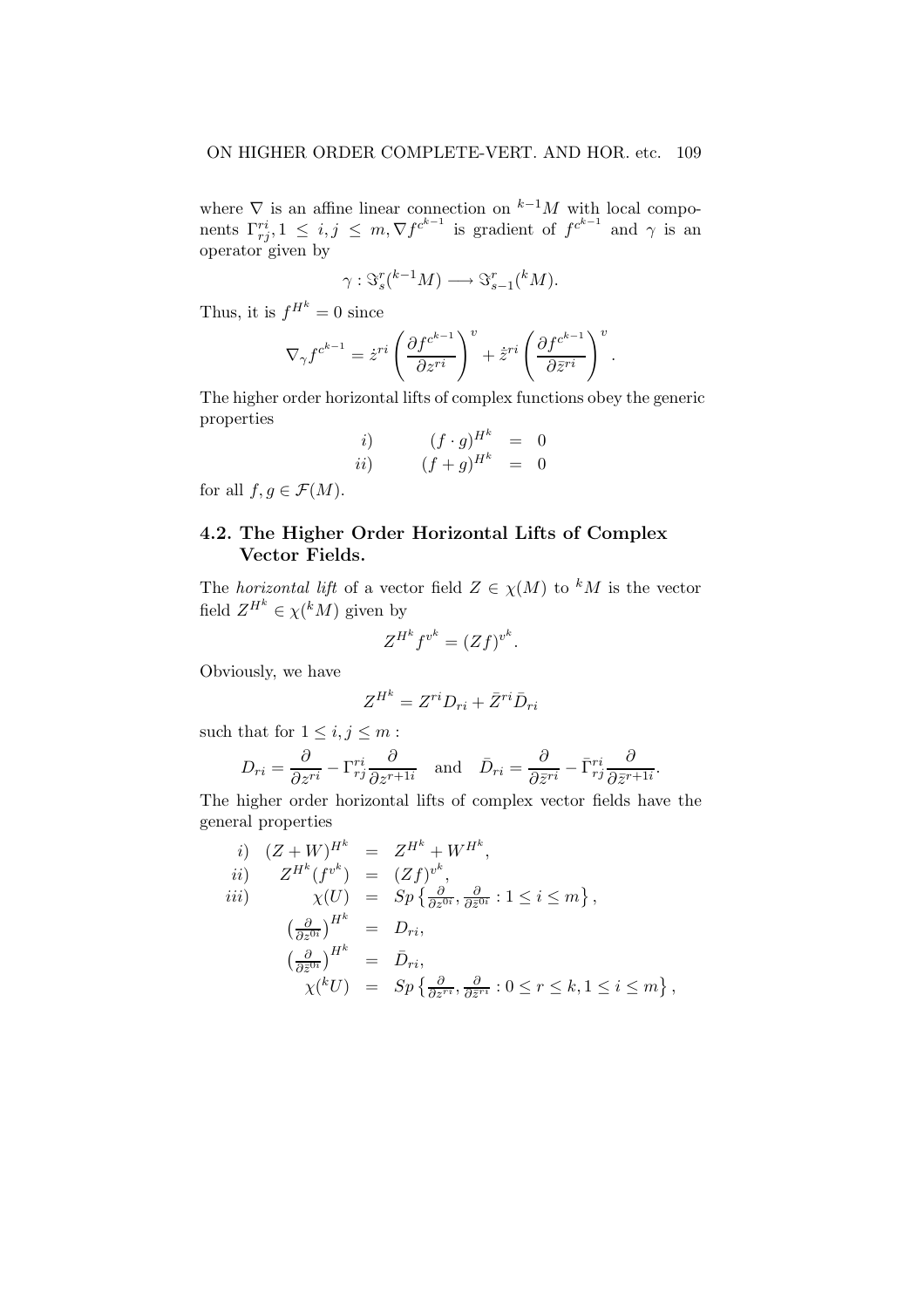for all  $f \in \mathcal{F}(M)$  and  $Z, W \in \chi(M)$ . The set of local vector fields

$$
\left\{D_{ri}, \bar{D}_{ri}, V_{ri} = \frac{\partial}{\partial z^{r+1i}}, \bar{V}_{ri} = \frac{\partial}{\partial \bar{z}^{r+1i}}\right\}
$$

is called *adapted frame* to  $\nabla$ .

# 4.3. The Higher Order Horizontal Lifts of Complex 1-Forms.

The *horizontal lift* of a 1-form  $\omega \in \chi^*(M)$  to <sup>k</sup>M is the 1-form  $\omega^{H^k} \in \chi^*(^kM)$  given by

$$
\omega^{H^k}(Z^{H^k}) = 0, \quad \omega^{H^k}(Z^{v^k}) = (\omega Z)^{v^k}.
$$

If  $\omega = \omega_{0i} dz^{0i} + \bar{\omega}_{0i} d\bar{z}^{0i}$  we obtain

$$
\omega^{H^k} = \omega_{ri} \eta^{ri} + \bar{\omega}_{ri} \bar{\eta}^{ri},
$$

such that

$$
\eta^{ri} = \bar{d}z^{r+1i} + \Gamma_{rj}^{ri}\bar{d}z^{ri}, \quad \bar{\eta}^{ri} = \bar{d}\bar{z}^{r+1i} + \bar{\Gamma}_{rj}^{ri}\bar{d}\bar{z}^{ri}, \quad 1 \le i, j \le m.
$$

The general properties of higher order horizontal lifts of complex 1-forms are

*i)* 
$$
(\omega + \theta)^{H^k} = \omega^{H^k} + \theta^{H^k}
$$
,  
\n*ii)*  $\omega^{H^k}(Z^{H^k}) = 0$ ,  
\n $\omega^{H^k}(Z^{v^k}) = (\omega Z)^{v^k}$ ,  
\n*iii)*  $\chi^*(U) = Sp\{dz^{0i}, d\overline{z}^{0i} : 1 \le i \le m\}$ ,  
\n $(dz^{0i})^{H^k} = \eta^{0i}$ ,  
\n $(d\overline{z}^{0i})^{H^k} = \overline{\eta}^{0i}$ ,  
\n $\chi^*({}^kU) = Sp\{dz^{ri}, d\overline{z}^{ri} : 0 \le r \le k, 1 \le i \le m\}$ ,

for all  $Z \in \chi(M)$ ,  $f \in \mathcal{F}(M)$ , and  $\omega, \theta \in \chi^*(M)$ . The dual coframe

$$
\{\theta^{ri}=dz^{ri}, \bar{\theta}^{\alpha ri}=d\bar{z}^{ri}, \eta^{ri}, \bar{\eta}^{ri}\}
$$

is called *adapted coframe* to  $\nabla$ .